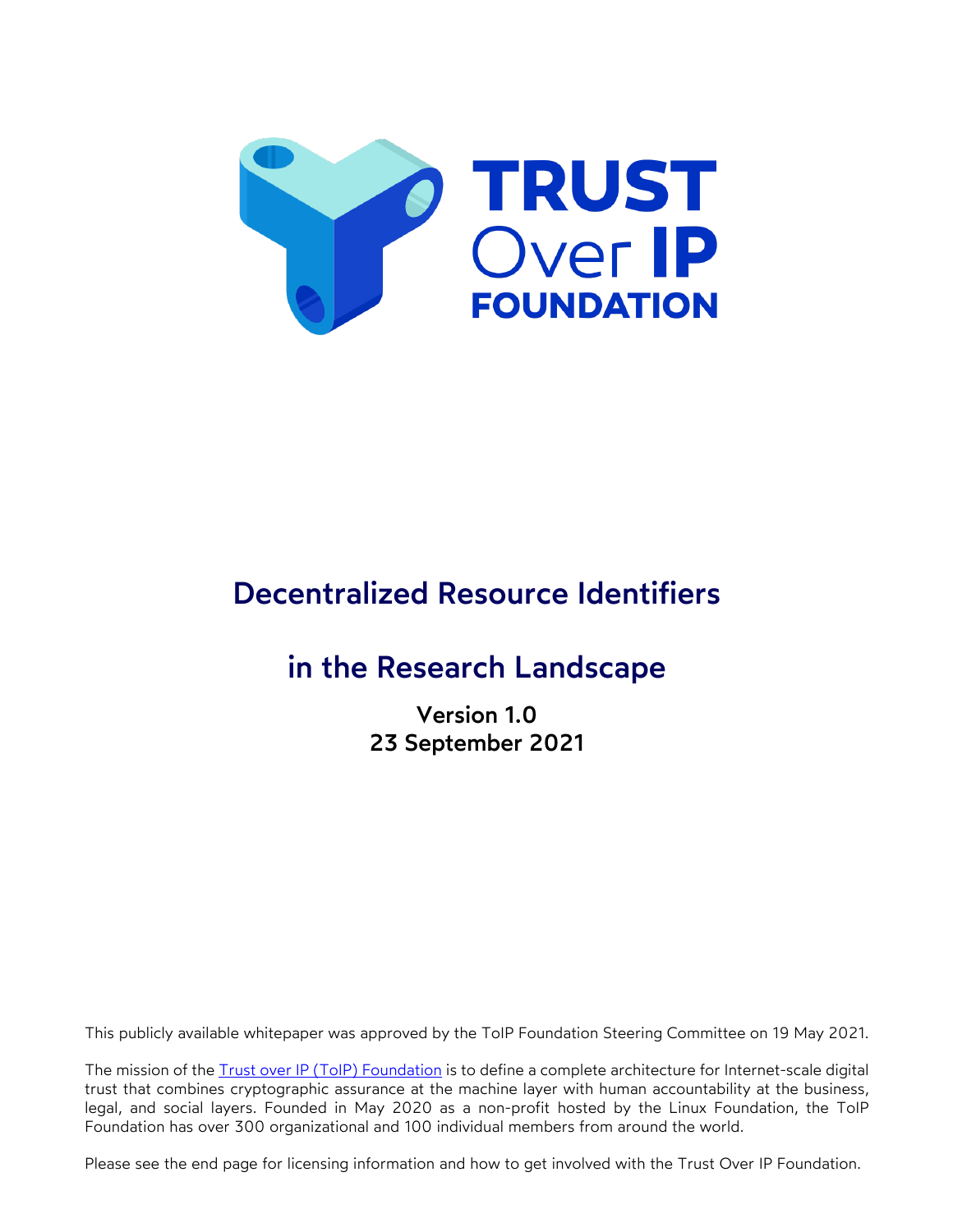

# Table of Contents

| <b>Table of Contents</b>                         |                |
|--------------------------------------------------|----------------|
| Document Information                             | 3              |
| Author                                           | $\overline{3}$ |
| Contributors                                     | 3              |
| Acknowledgements                                 | 3              |
| <b>Revision History</b>                          | $\overline{3}$ |
| Terms of Use                                     | 3              |
| <b>RFC 2119</b>                                  | $\overline{4}$ |
| Executive Summary [New Page, only topic on page] | 6              |
| Introduction [new page]                          | $\overline{7}$ |
| Purpose                                          | $\overline{7}$ |
| 1. Topic Overview [Heading 1, new page]          | 8              |
| 1.1 Subtopic Overview [Heading 2]                | 8              |
| 1.2 Topic Concepts and Terminology               | 8              |
| 2. Topic Content Header [new page Heading 1]     | 8              |
| 2.1 Subtopic Overview [Heading 2]                | 8              |
| 2.1.1 Subtopic Content Header [Heading 3]        | 9              |
| 3. Figures, Bullets and Numbered Lists           | 10             |
| 3.1 Figure                                       | 10             |
| 3.2 Numbered List                                | 10             |
| 3.3 Bulleted list                                | 10             |
| Concluding Summary [new page]                    | 12             |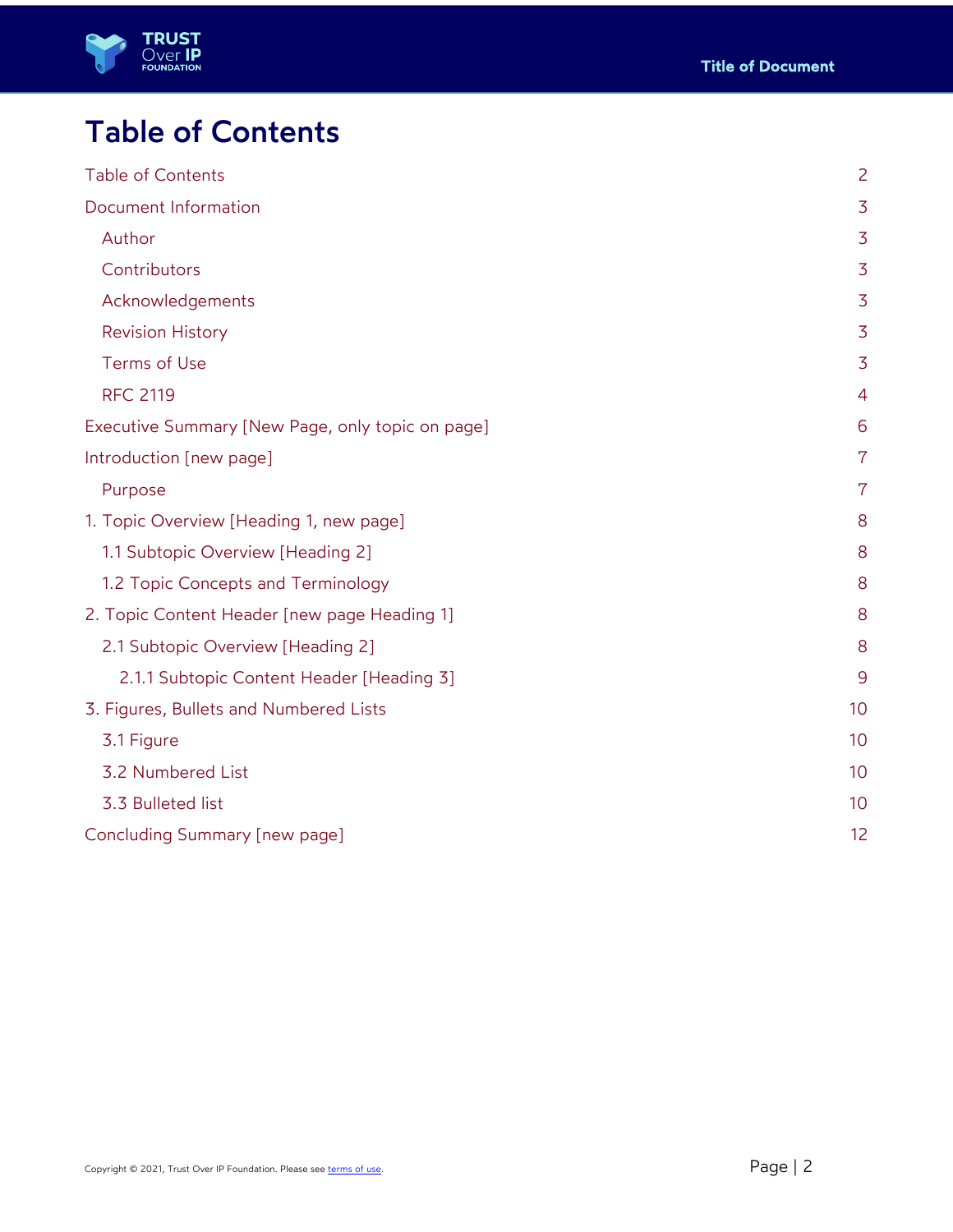

## Document Information

#### Author

Carly Huitema Robert Mitwicki – Human Colossus Foundation, Geneva Switzerland Dave McKay, Cybersecurity Research Lab at Ted Rogers School of Management at Ryerson University, Toronto, ON, Canada Wenjing Chu, Futurewei Technologies, Santa Clara, CA, USA Dian Ross

#### Revision History

| <b>Version</b> | <b>Date Approved</b> | <b>Revisions</b>    |
|----------------|----------------------|---------------------|
| 1.C            | 19 May 2021          | Initial Publication |

#### Terms of Use

These materials are made available under and are subject to the Creative Commons Attribution 4.0 International license (http://creativecommons.org/licenses/by/4.0/legalcode).

THESE MATERIALS ARE PROVIDED "AS IS." The Trust Over IP Foundation, established as the Joint Development Foundation Projects, LLC, Trust Over IP Foundation Series ("ToIP"), and its members and contributors (each of ToIP, its members and contributors, a "ToIP Party") expressly disclaim any warranties (express, implied, or otherwise), including implied warranties of merchantability, noninfringement, fitness for a particular purpose, or title, related to the materials. The entire risk as to implementing or otherwise using the materials is assumed by the implementer and user.

IN NO EVENT WILL ANY ToIP PARTY BE LIABLE TO ANY OTHER PARTY FOR LOST PROFITS OR ANY FORM OF INDIRECT, SPECIAL, INCIDENTAL, OR CONSEQUENTIAL DAMAGES OF ANY CHARACTER FROM ANY CAUSES OF ACTION OF ANY KIND WITH RESPECT TO THESE MATERIALS, ANY DELIVERABLE OR THE ToIP GOVERNING AGREEMENT, WHETHER BASED ON BREACH OF CONTRACT, TORT (INCLUDING NEGLIGENCE), OR OTHERWISE, AND WHETHER OR NOT THE OTHER PARTY HAS BEEN ADVISED OF THE POSSIBILITY OF SUCH DAMAGE.

#### RFC 2119

The Internet Engineering Task Force (IETF) is a large open international community of network designers, operators, vendors, and researchers concerned with the evolution of the Internet architecture and to ensure maximal efficiency in operation. IETF has been operating since the advent of the Internet using a Request for Comments (RFC) to convey "current best practice" to those organizations seeking its guidance for conformance purposes.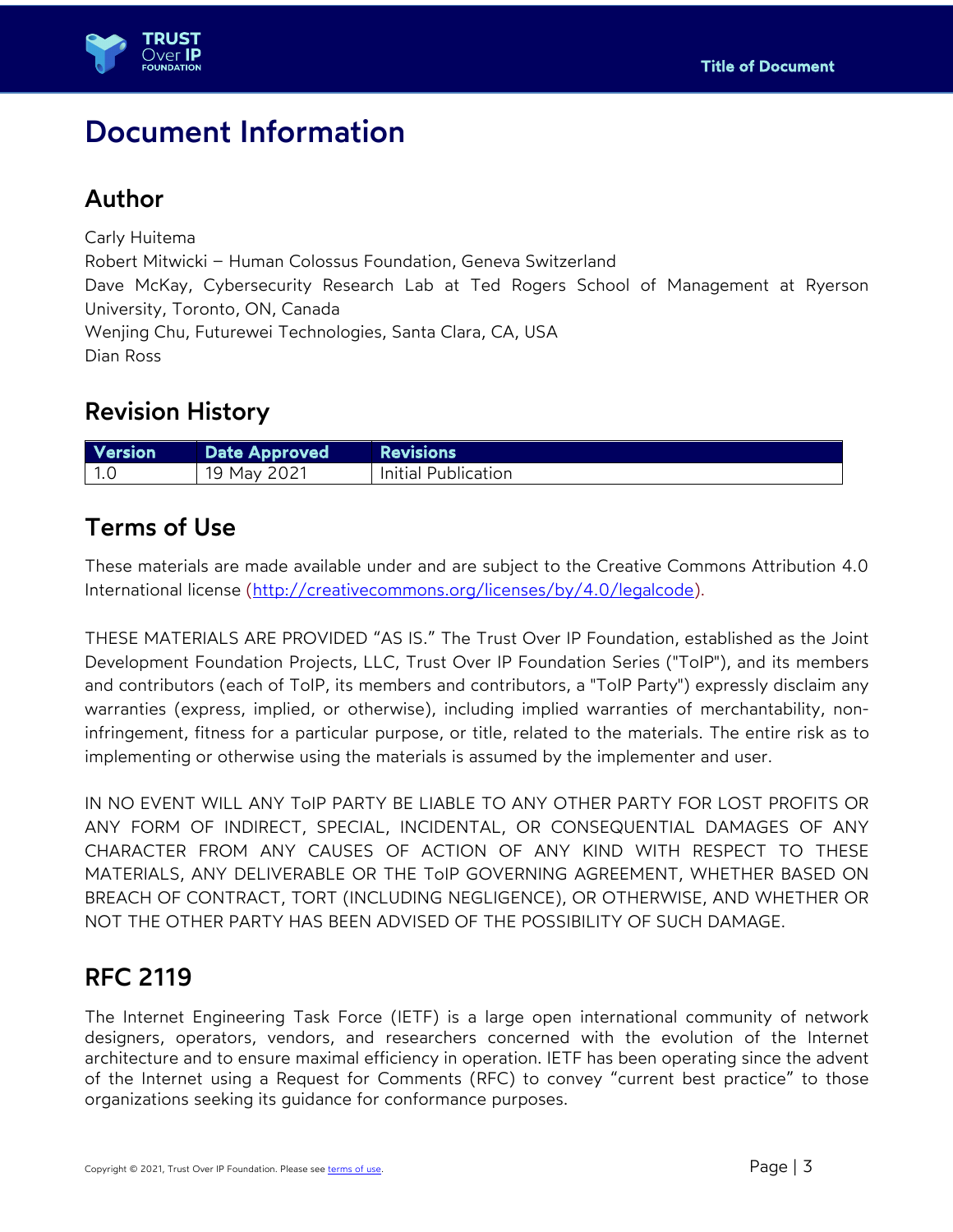

The IETF uses RFC 2119 to define keywords for use in RFC documents; these keywords are used to signify applicability requirements. ToIP has adapted the IETF RFC 2119 for use in the <name of this document>, and therefore its applicable use in ToIP-compliant governance frameworks.

The RFC 2119<sup>1</sup> keyword definitions and interpretation have been adopted. Those users who follow these guidelines SHOULD incorporate the following phrase near the beginning of their document:

#### *The key words "MUST", "MUST NOT", "REQUIRED", "SHALL", "SHALL NOT", "SHOULD", "SHOULD NOT", "RECOMMENDED", "MAY", and "OPTIONAL" in this document are to be interpreted as described in RFC 2119.*

RFC 2119 defines these keywords as follows:

- MUST: This word, or the terms "REQUIRED" or "SHALL", mean that the definition is an absolute requirement of the specification.
- MUST NOT: This phrase, or the phrase "SHALL NOT", means that the definition is an absolute prohibition of the specification.
- **SHOULD**: This word, or the adjective "RECOMMENDED", means that there MAY exist valid reasons in particular circumstances to ignore a particular item, but the full implications MUST be understood and carefully weighed before choosing a different course.
- **SHOULD NOT**: This phrase, or the phrase "NOT RECOMMENDED" means that there MAY exist valid reasons in particular circumstances when the particular behaviour is acceptable or even useful, but the full implications SHOULD be understood, and the case carefully weighed before implementing any behaviour described with this label.
- MAY: This word, or the adjective "OPTIONAL", means that an item is truly optional. One vendor MAY choose to include the item because a particular marketplace requires it or because the vendor feels that it enhances the product while another vendor MAY omit the same item.

*Requirements* include any combination of Machine-Testable Requirements and Human-Auditable Requirements. Unless otherwise stated, all Requirements MUST be expressed as defined in RFC 2119.

- **Mandates** are Requirements that use a MUST, MUST NOT, SHALL, SHALL NOT or REQUIRED keyword.
- **Recommendations** are Requirements that use a SHOULD, SHOULD NOT, or RECOMMENDED keyword.
- **Options** are Requirements that use a MAY or OPTIONAL keyword.

An implementation which does not include a particular option MUST be prepared to interoperate with other implementations which include the option, recognizing the potential for reduced functionality. As well, implementations which include a particular option MUST be prepared to interoperate with implementations which do not include the option and the subsequent lack of function the feature provides.

https://datatracker.ietf.org/doc/html/rfc2119. Accessed June, 2021.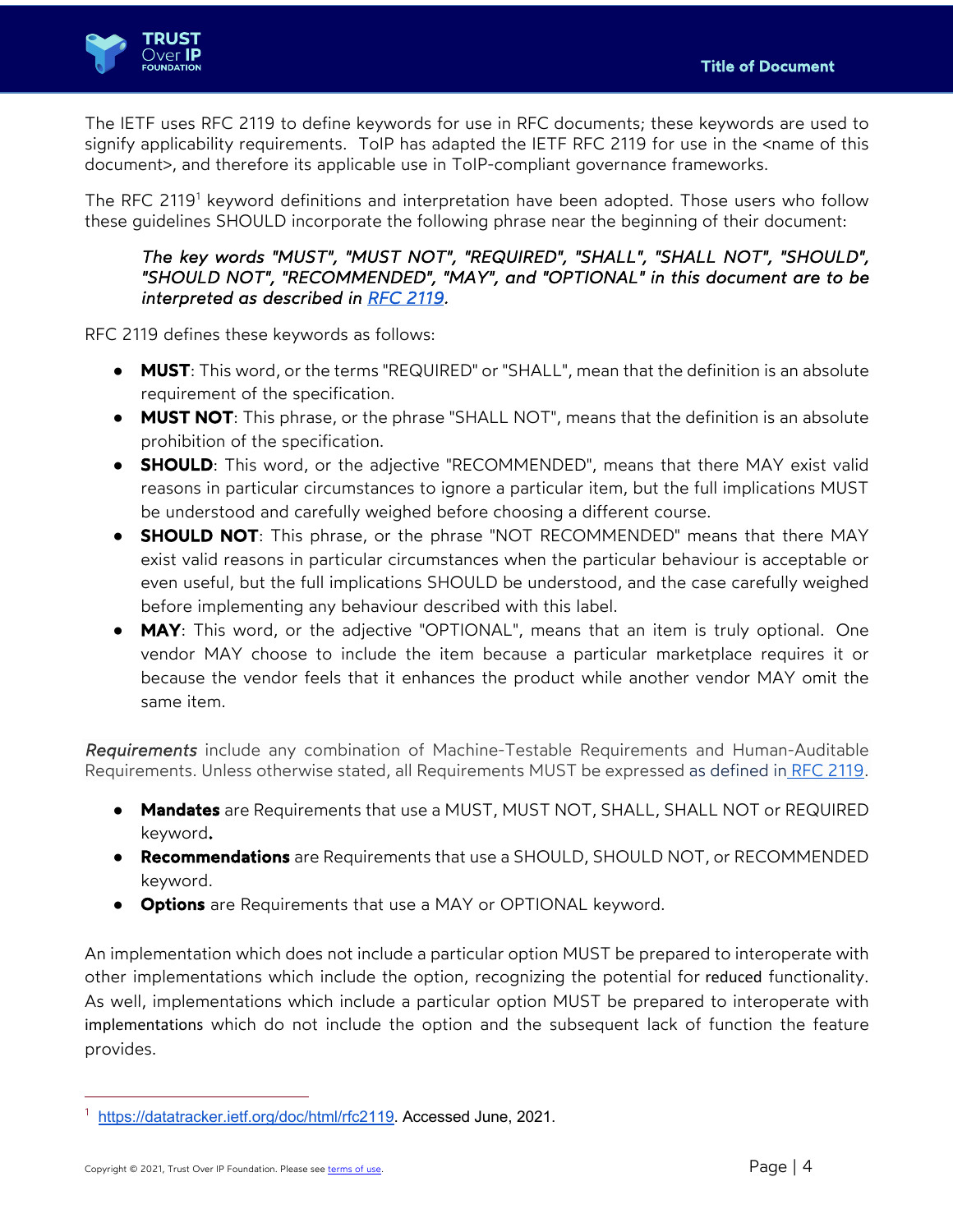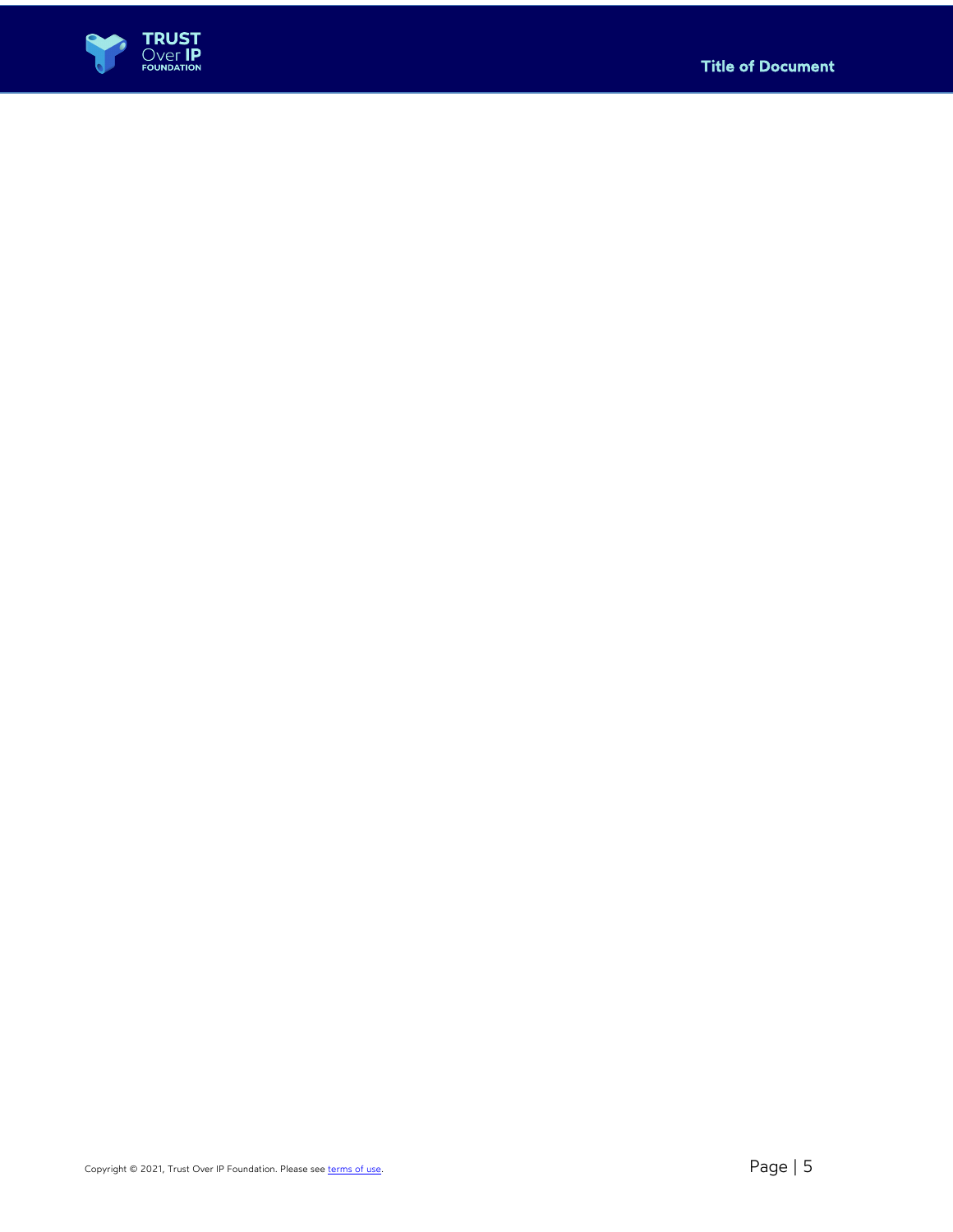

### Executive Summary

Research objects (e.g., authors, samples, equipment, and datasets) need digital identifiers that are persistent, unique, and globally resolvable to enable a host of benefits in the research ecosystem. The current organization of these digital identifiers means that for each new class of identifier there is de novo creation of the requisite supporting identifier system. We propose to outline an ecosystem of Decentralized Resource Identifiers (DRIs), compatible with existing identifiers but offering numerous benefits including decentralization, interoperability, and security. The DRI ecosystem would consist of the technology infrastructure and related tools such as guiding principles, governance examples, semantics, training, documentation.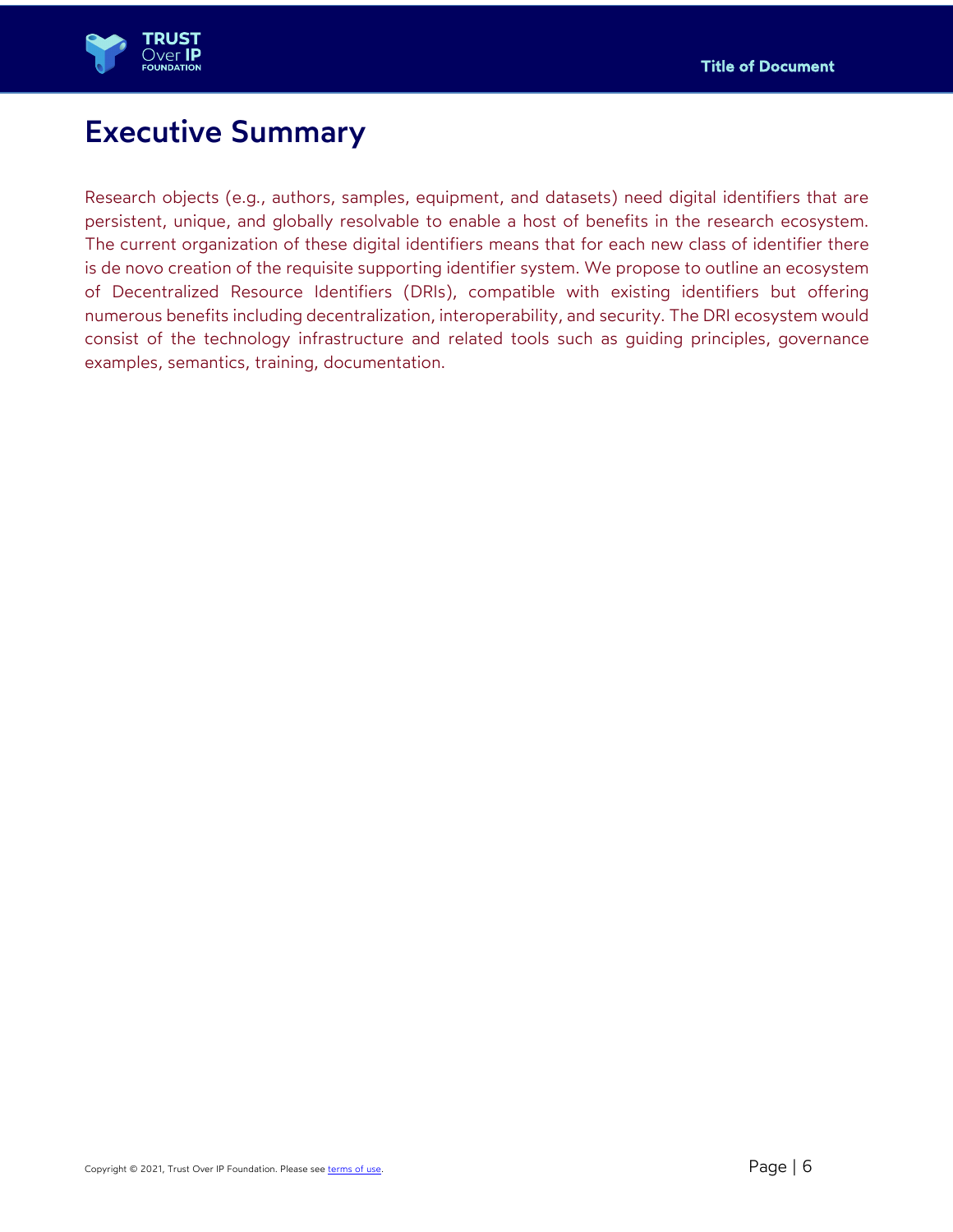

## Introduction

The Trust Over IP Foundation (ToIP), by defining a complete architecture for Internet-scale digital trust, seeks to enable trusted ecosystems comprised of individuals and organizations - to leverage collective intelligence and expertise, enable innovative business opportunities, and innovative solutions to societal challenges related to our environment, health, productivity, and resource allocation.

#### Purpose

A new ecosystem of decentralized research identifiers is proposed that offers benefits of decentralization, interoperability, security, and scalability compared to current implementations.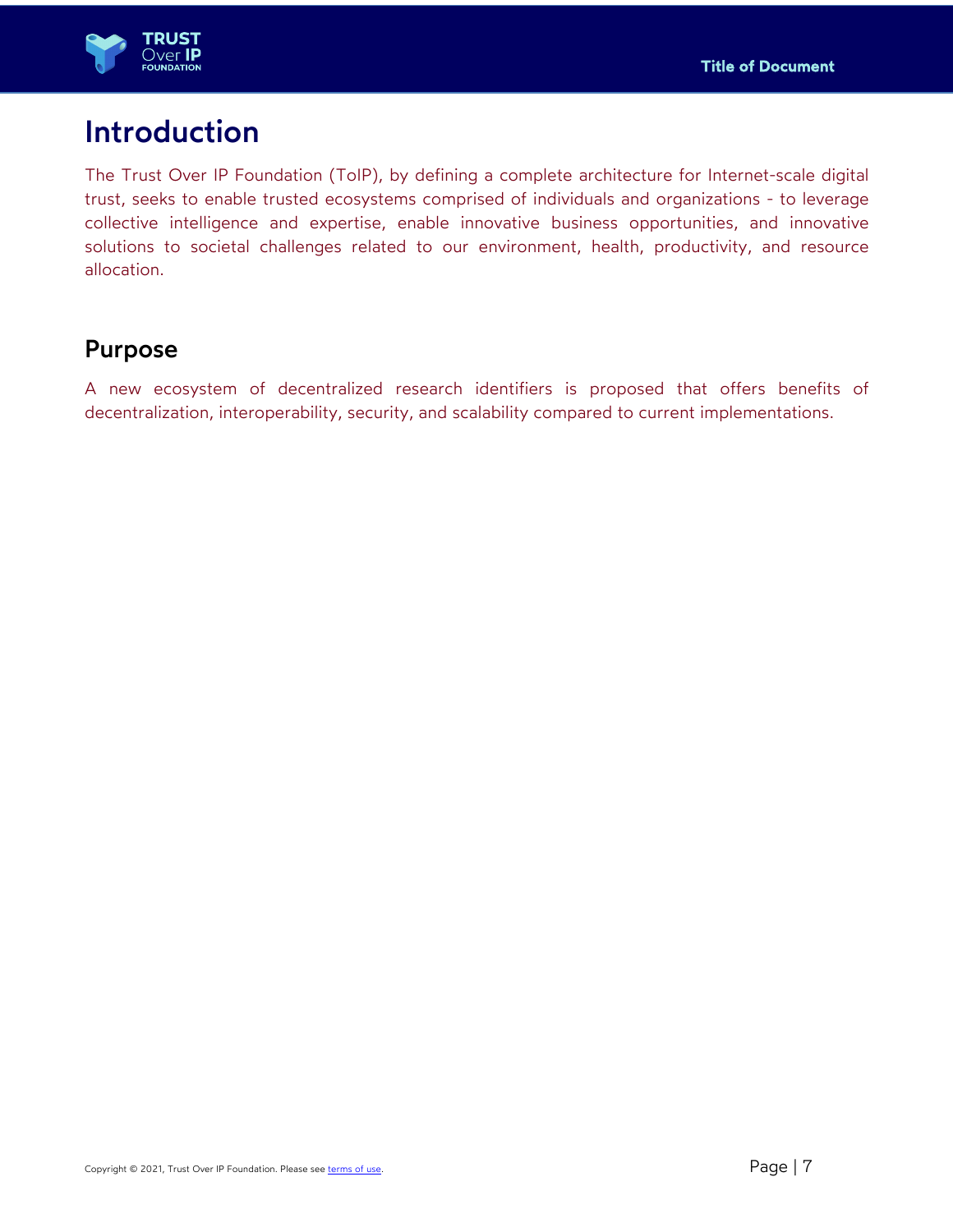

#### 1. Current Research Landscape

The importance of digital identifiers for research objects that are persistent, unique, and globally resolvable is increasing [1] but creating new systems of identifiers remains challenging. Resource identifiers are currently used by the research community for multiple resources including documents (DOI), researchers (ORCID), research organizations (ROR), datasets, and much more. However, the creation of each additional type of identifier requires the de novo creation of the requisite supporting identifier system.

Identifiers are important and can ensure accurate credit, recognition, resource tracking, ease of administrative and reporting requirements, discovery, trustworthiness, ethics, reproducibility, auditability, integrity through hashing, and more. Identifiers could be extended far beyond their current use to include many different types of research assets including equipment, grants, collections such as culture collections or strain constructs, metagenomic libraries, code snippets, research methodologies, teams of researchers, biobanks, samples, conferences, etc. Having a suite of different identifier systems available will be useful to everyone within the research ecosystem.

Existing identifier systems are useful but come with a set of challenges that make them difficult to implement for new use cases. Challenges include the following.

- *Centralization*  Most of the existing identifiers require a centralized registry which all parties in the ecosystem need to trust. This kind of system is prone to security breaches and can be hard to scale. It introduces artificial borders and limitations and creates gatekeepers controlling the flow of users and information, potentially at significant costs to the research community.
- *Lack of interoperability* A lack of interoperability (e.g., heterogeneous data format requirements) results in a multitude of identifiers across systems all representing the same object. This redundancy introduces additional complexity and makes it harder to maintain systems, track objects, and maintain an agreed upon state of up-to-date information.
- *Fragmentation* Different types of identifier systems have designed and implemented their own use case specific systems, which increases the costs of development, the cost of maintenance, and introduces interoperability challenges. Verifiability and trust - Existing identifiers do not provide built-in verifiability, which means users must rely on a centralized registry for trust. The larger the ecosystem relying on such identifiers, the greater the risk of this single point of failure.
- *High cost* Multiple redundant identifier systems add costs that could be avoided with an interoperable decentralized identifier standard.

Together, these challenges limit the use cases to which identifiers can be applied, thus slowing the propagation of new research and limiting the agility of research ecosystems.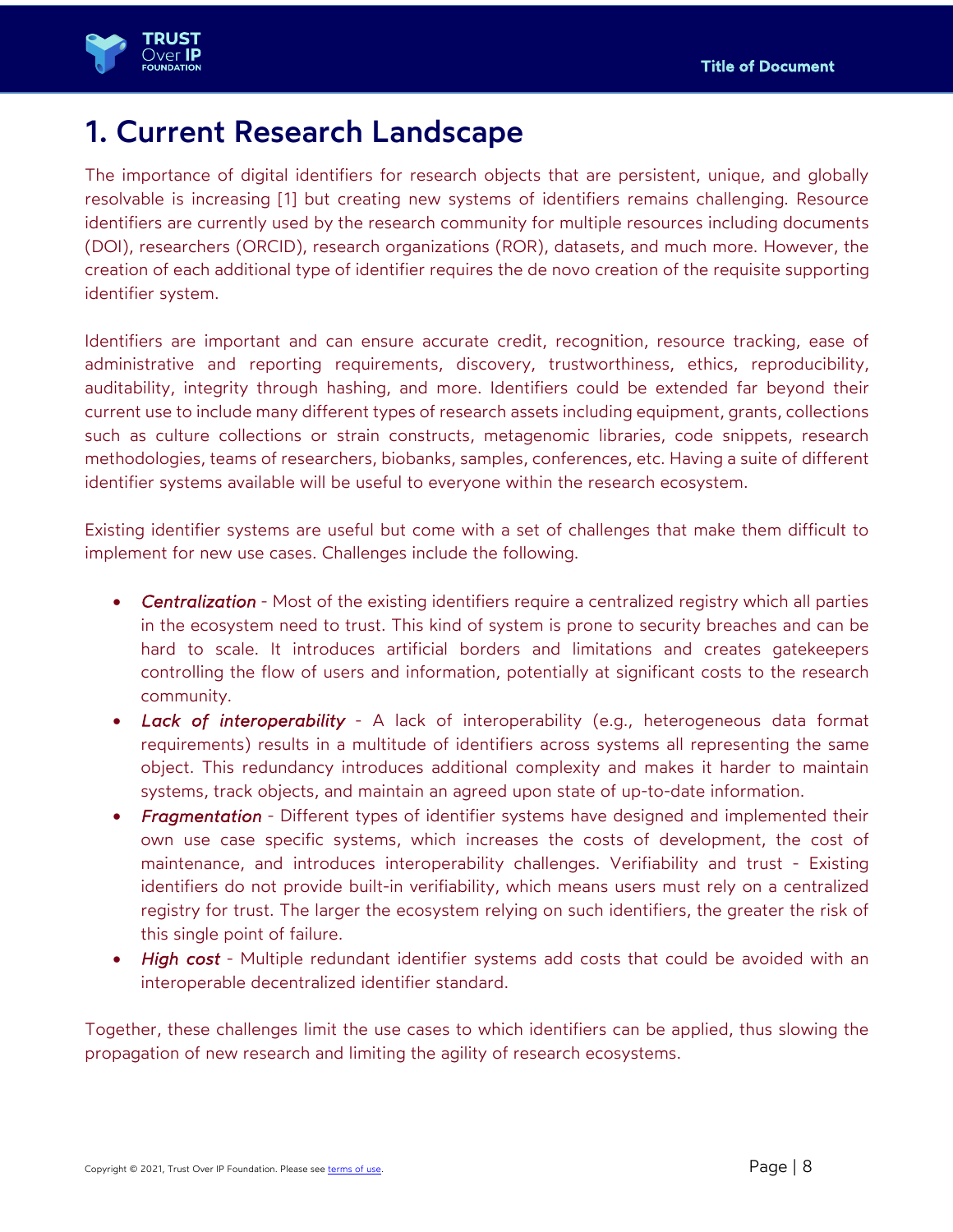

### 2. The Opportunity and Solution

To increase the usability of identifiers we propose to describe a new ecosystem of Decentralized Resource Identifiers (DRIs). This ecosystem should be based on open standards for interoperability, capable of global scale, and highly adaptable to new and existing use cases. It should also reuse existing technologies whenever possible.

A DRI ecosystem can include tools, open source software, support, knowledge, training, examples, best practices, and governance structure examples. Organizations and their communities will be empowered to produce their own systems of identifiers and fully control and maintain them to best suit the group's needs. Rather than a prescribed, inflexible, centrally-controlled approach, the DRI ecosystem can establish a set of open standards-based specifications describing how identifiers can be created, managed, resolved, and verified. This would give communities the freedom to create and maintain their own identifier systems which are interoperable and compatible with other systems. These new DRIs can be efficiently made backward compatible so they can be interoperable with existing databases and registries.

The following use cases help illustrate the opportunities:

*Use case 1*: An organization identifies the need in their community for global, permanent, resolvable, trusted identifiers for their resource. They develop a system of identifiers that best meets their needs including machine-actionable semantics, governance and trust.

*Use case 2*: Researchers can use multiple research identifiers to identify and cite equipment usage, grant funding, reusable code, publications etc. Through usage of the identifiers they can establish their reputation within the research ecosystem and monitor the impact of their work. Government institutions can link existing resources and measure the impact of financed research more easily because of the standardized usage of identifiers. Through this they can create better policy using more accurate information.

*Use case 3*: Machine Learning (ML) and Artificial Intelligence (AI) research has a potentially huge impact on the society as a whole beyond academic research or technical development. But this opportunity also comes with high risks of negative social cost such as: (1) biases in AI decision making, (2) privacy protection in collecting and handling large datasets in AI research, and (3) reproducibility challenges in AI research.

Decentralized Resource Identifiers can be designed with a decentralized registry to address some of the important issues to encourage and facilitate responsible AI research. Similar issues are also present in other scientific as well as social science research fields.

A DRI goes beyond what traditional identifiers can achieve and can help fundamentally improve research methodologies and toolsets to AI and other data science research. DRIs and verifiable credentials can support the tracking of research artifacts, including but not limited to collaborators,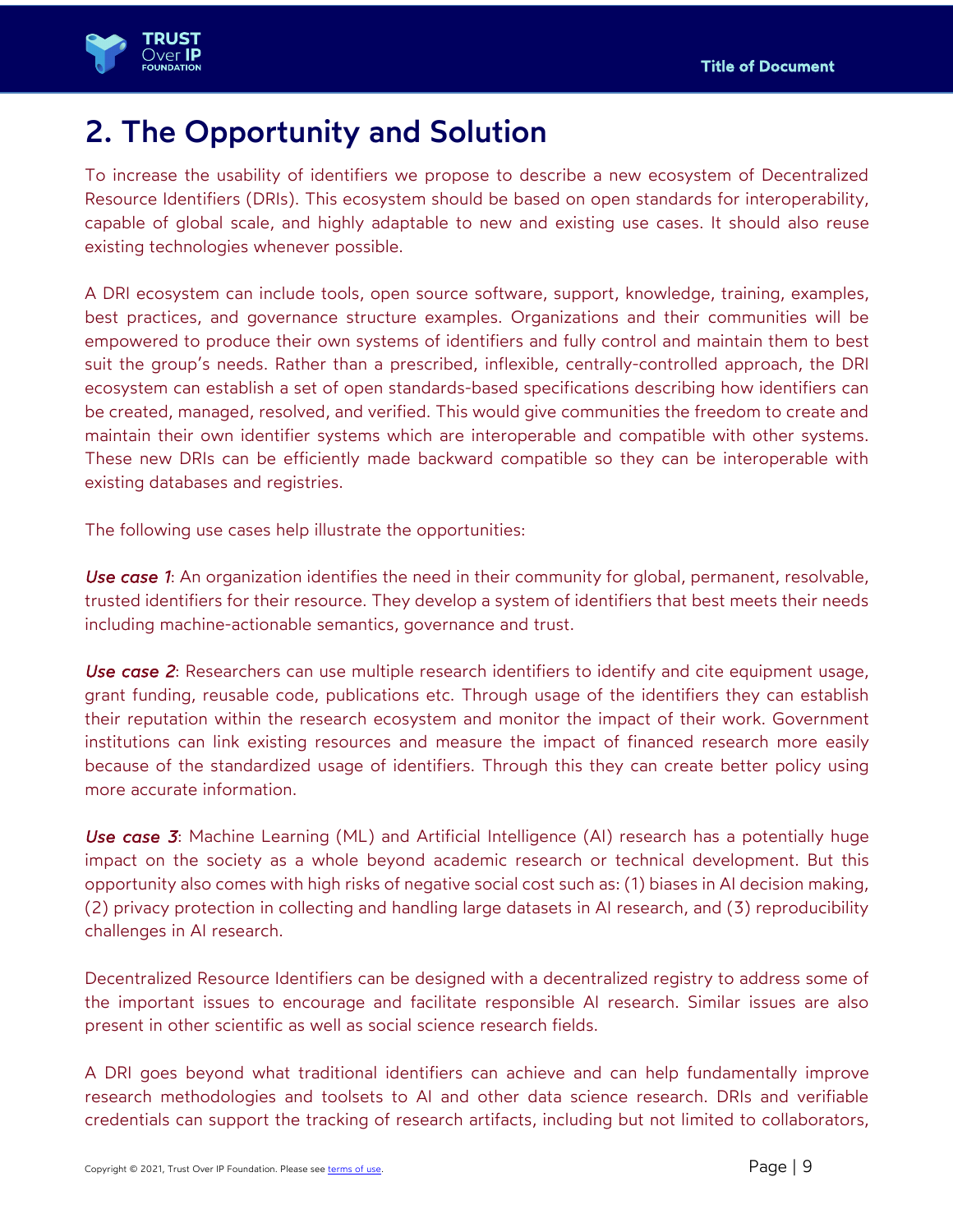

papers, datasets, data sources, test results; can provide verifiable transparency and accounting; can support biases verification; and can enforce privacy protection rules.

*Use case 4*: The Trust over IP (ToIP) community has a need for DRIs for the identification of all outputs including concepts, terms, mental models, examples, white papers, and other deliverables. Using such identifiers with appropriate syntax in 'raw' texts or markdown documents allows for tracking of usage and the automated creation of nicely rendered deliverables, that come with popups of defined terms, automatically generated glossaries that explain the words used in the document, etc.

### 3. Decentralized Resource Identifier Ecosystem

An ecosystem of service, technologies and support for DRIs will enable global interoperable solutions allowing anybody to create, control and maintain their own persistent research identifiers at low costs. Identifiers could be applied to any digital content as well as any physical object which can be cryptographically linked with the identity of its manufacturer, provider and owner.

The ecosystem we will describe can consist of two parts: The infrastructure and the application of the infrastructure. This can include:

*Guiding principles*: The ecosystem should adopt principles that would support the community such as a commitment to current standards, interoperability, open-source development, and FAIR [2] data (Findable, Accessible, Interoperable, Reusable). A focus on ensuring compatibility with existing schemas would simplify conversions and ultimately identifier harmonization.

*Governance examples*: For any system of identifiers, a governance framework is needed to establish trust and overall language. The ecosystem can provide resources and examples of governance frameworks that can be adopted by any participating organizations looking to establish their own systems of identifiers.

*Semantics*: The ecosystem can supply examples, education, support, and semantic recommendations such as accessible and reusable schemas. Examples include Overlay Capture Architecture [3] or the Metadata 4 Machines workshops [4] organized by GoFAIR.

*Training, documentation and promotion*: All efforts in increasing usability of resource identifiers will require ecosystem support. These can include training sessions, resource documentation, and promotion and outreach at events such as the Canadian Science Policy Conference.

*Technologies*: The decentralized resource identifier ecosystem can leverage existing technologies developed in different communities including:

• W3C Decentralized Identifiers (DIDs) [5]. The W3C DID Working Group, launched in September 2019, is nearing completion of the DID Core Specification for globally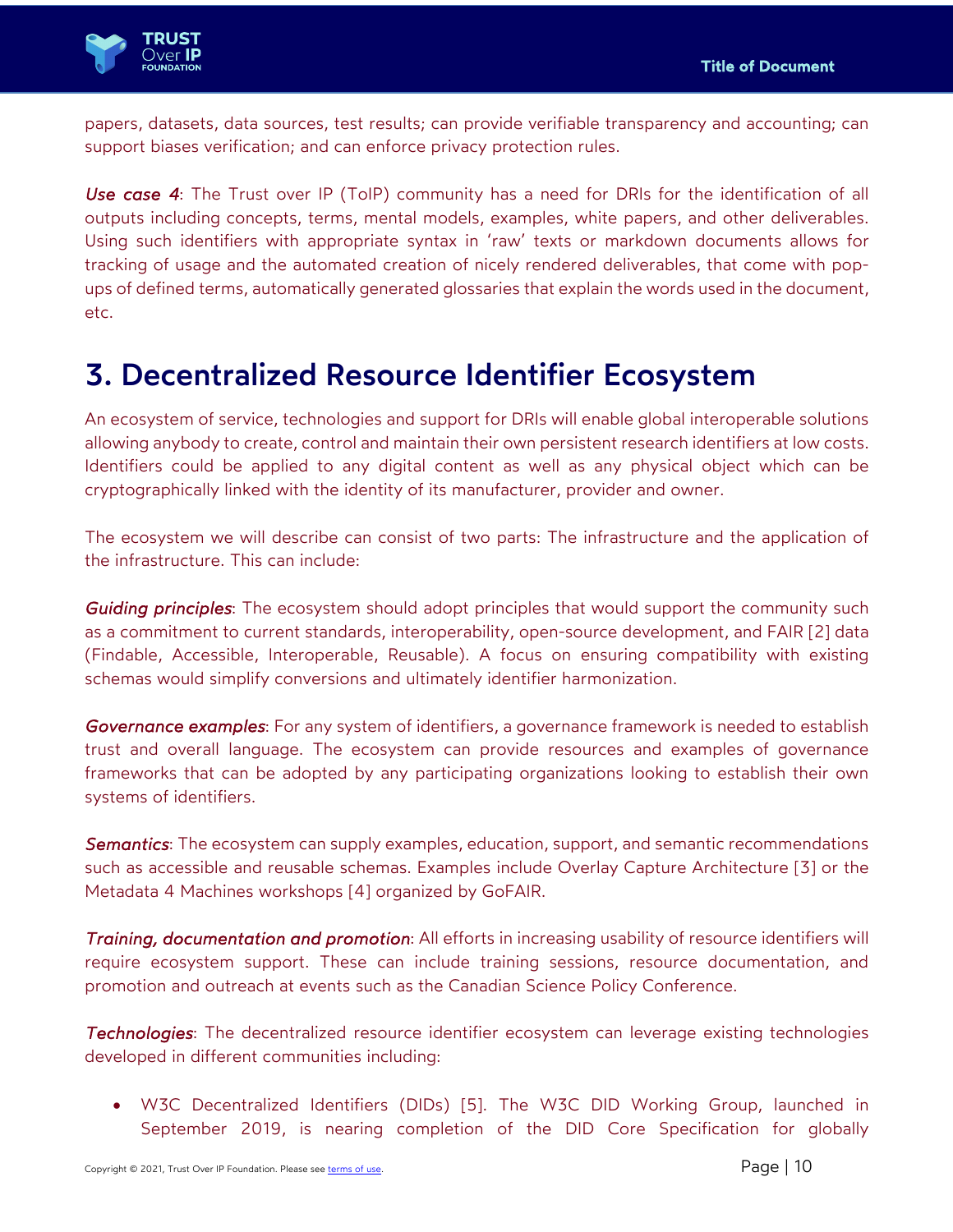

interoperable decentralized identifiers that are generated and verified cryptographically so they do not require centralized registries or service providers. The DID specification allows specific DID methods to be developed to support different decentralized verifiable data registry systems (blockchains, distributed ledger technologies, distributed file systems, peerto-peer networks, etc.) Over 70 DID methods have been registered in the W3C DID Specification Registries [6], and several global-scaled DID networks have been implemented including the Sovrin network and the EU IDUnion network.

- KERI [7] (Key Event Receipt Infrastructure) can be used as a core technology to provide decentralized secure root-of-trust based on cryptographic self-certifying identifiers. It uses hash chained data structures called Key Event Logs that enable ambient cryptographic verifiability. In other words, any log may be verified anywhere at any time by anybody. It has separable control over shared data which means each entity is truly self-sovereign over their identifiers. With KERI it is possible to create immutable, portable Decentralized Resource Identifiers which do not require centralized authority nor registry and can be used across all systems and use cases. To be able to resolve any identifier which is created with KERI there is a need for decentralized infrastructure. The resolution infrastructure is based on DHT (Distributed Hash Table) due to the properties of KERI which provides end-to-end verifiability we don't need to trust the location of the identifier's event log.
- ISCC [8] Content Identifiers ISCC identifiers are generated algorithmically from the content itself. Content files are processed to build the identifier. The ISCC does not have to be manually assigned, neither does it have to be carried around or embedded within the content. The content itself is the source and authority of the ISCC Code. The ISCC Code is a unique, hierarchically structured, composite identifier. It is built from a generic and balanced mix of content-derived, locality-sensitive and similarity-preserving hashes generated from metadata and content.
- The Verifiable Credentials trust triangle [9]: This architecture establishes the three core roles for transitive digital trust: issuers, holders and verifiers of digital credentials. Digitally-signed credentials of various kinds are used today with various types of identifiers to link data objects—for example linking an employee ID to a research paper published by the university. Unfortunately some of these identifiers (e.g. employee ID) lose their meaning as soon as they leave the domain in which they were created. Using Decentralized Resource Identifiers, we can solve that problem by having uniquely global identifiers which are resolvable outside of the domain where they were created. This improves interoperability of linked data and enables the trust triangle to be portable and transitive.
- The Ceramic Protocol [10]: This protocol provides a decentralized document storage with versioning and multiple ownership. Each document has a DID permalink and at least one owner DID. The network builds up a graph of versions of the document and uses cryptographic signatures and anchoring on a blockchain to track and resolve official versions. The protocol uses its own DID method labelled 3ID to reference accounts and to connect them across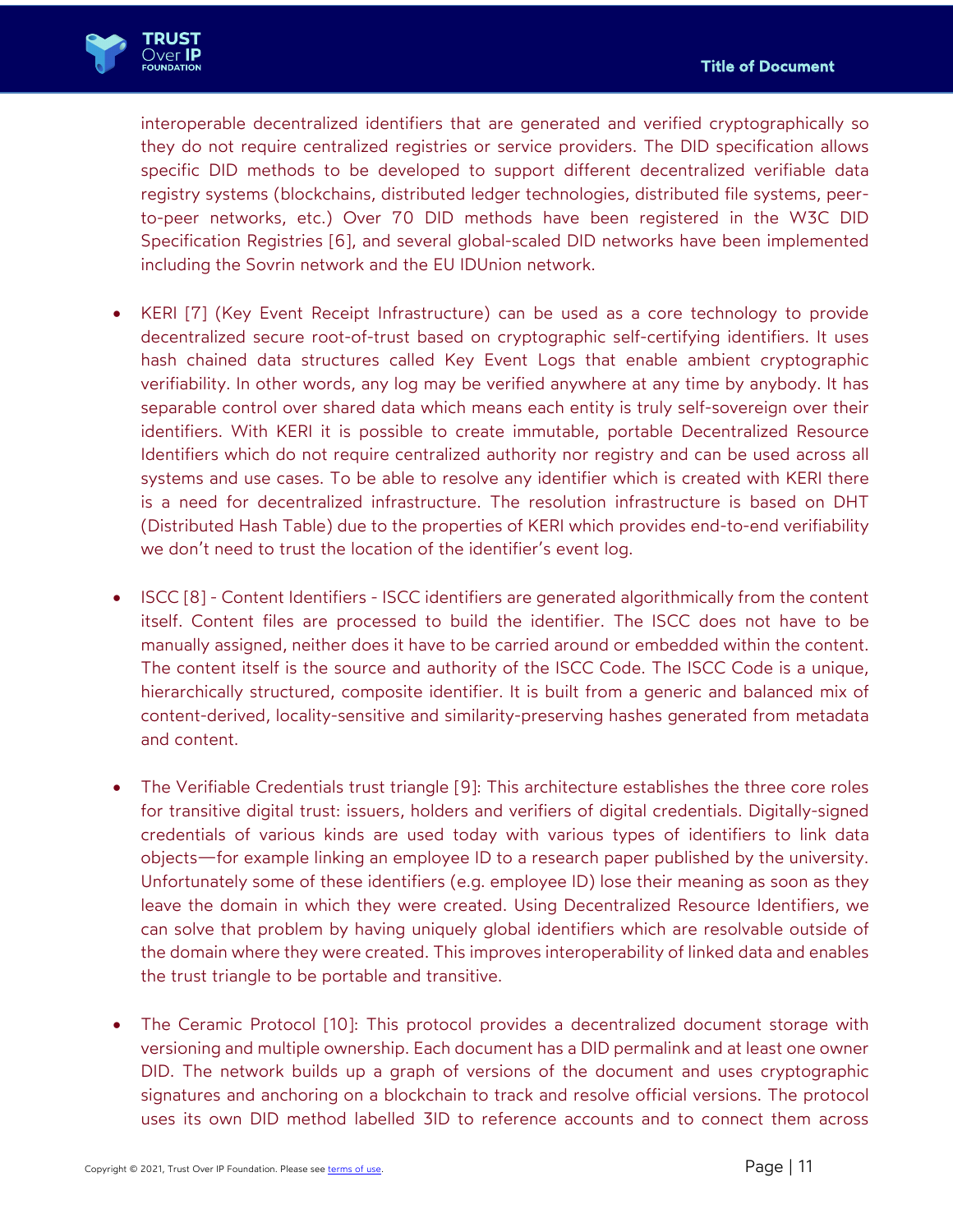

blockchains. A Ceramic document can have links to other documents that are referred to as tiles. The tiles allow the document to provide relevant information about the document, how it can be used, any services associated with it, versioning and the owners. The tiles allow researchers to link together their paper, references, any code or services they used along with their data sets. The documents are stored in a distributed system so that they are always available and the link is permanent. The protocol is public and permissionless, censorship resistant and resilient.

• Blockchain/Distributed Ledger Technologies (DLT) [11]: Blockchain, and more broadly DLT, is an emerging technology that provides a decentralized 'write only' ledger to record data events and identifiers. In this way, blockchain provides a method of ensuring the provenance of data via temporality (time stamps), and trustworthiness as new information can only be appended, not overwritten, to form a resilient and immutable record.

A research identifier ecosystem taking advantage of new technologies such as decentralization, credentials, DIDs, hashes and cryptographic verification can achieve benefits such as interoperability, security, and scalability compared to current implementations.

### References

- [1] [Online]. Available: https://datascience.codata.org/articles/10.5334/dsj-2020-046/.
- [2] [Online]. Available: https://www.go-fair.org/fair-principles/.
- [3] [Online]. Available: https://oca.colossi.network/.
- [4] [Online]. Available: https://www.go-fair.org/resources/go-fair-workshop-series/metadata-formachines-workshops/.
- [5] [Online]. Available: https://www.w3.org/TR/did-core/.
- [6] [Online]. Available: https://www.w3.org/TR/did-spec-registries/.
- [7] [Online]. Available: https://keri.one.
- [8] [Online]. Available: https://iscc.codes/.
- [9] [Online]. Available: https://trustoverip.org/.
- [10] [Online]. Available: https://ceramic.network/.
- [11] [Online]. Available: https://blockchain.ieee.org/standards.